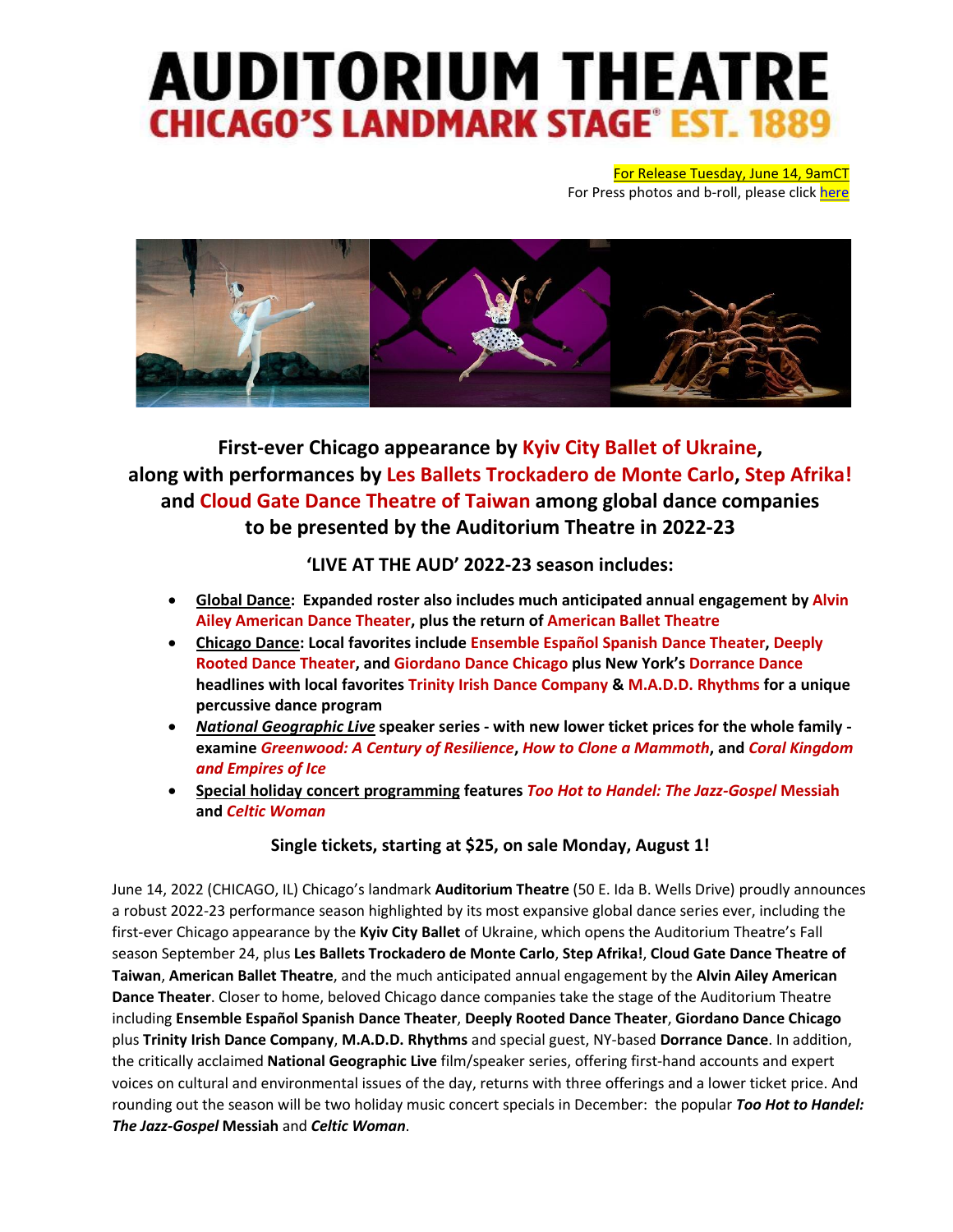"As we welcome back audiences to our landmark stage, the Auditorium Theatre is especially proud of this season's Global Dance offerings; it's our most expansive roster of international talent and notably will provide Chicago audiences with their first look at the Kviv City Ballet of Ukraine. We hope to attract not only dance lovers but all who stand behind Ukraine to show support for these brave artists," said Auditorium Theatre CEO **Rich Regan**. "Alvin Ailey American Dance Theater returns for its beloved annual spring engagement, while Step Afrika! makes it Auditorium Theatre debut. And beyond Global and Chicago dance presentations, we welcome the return of our National Geographic Live series, with new family-friendly ticketing, and two holiday concert presentations including the popular *Too Hot to Handel: The Jazz-Gospel* Messiah and the *Celtic Woman* holiday program. Audiences have unlimited choices and can create their own series – combining dance, music, and film – at a discount!"

#### **'LIVE AT THE AUD' 2022-23 SERIES OFFERINGS:**

(In chronological order)

# **GLOBAL DANCE**

*The Auditorium Theatre is renowned for presenting some of the world's acclaimed dance companies and this season doesn't disappoint, launching with a first-ever visit by Ukraine's Kyiv City Ballet in a show of support for the embattled country.* 

# **Kyiv City Ballet**

Two performances only: Saturday, September 24 at 7:30PM and Sunday, September 25 at 3:00PM Tickets range from \$94 - \$40

Amidst a greater struggle and rising tensions, Kyiv City Ballet has stood as the "voice of resistance" on a global stage. Serving as the original ballet of Ukraine for 10 years, this company brings light and joy in the darkness to audiences worldwide with its exemplary ballets. Under the direction of Kyiv City Ballet Artistic Director Ivan Kozlov, formerly of the Mariinsky Theater and the St. Petersburg Eifman Ballet, audiences can expect to be dazzled by the company's mixed repertoire, including excerpts from *Swan Lake* (choreography by Petipa, Ivanov, Kozlov) featuring two of the top prima ballerinas of Ukraine: **Krystina Kadashevych** and **Oksana Bondarenko**. For one weekend, see the magnificent classically trained dancers and support the artists who are risking it all to bring culture to their communities.

# **Cloud Gate Dance Theatre of Taiwan**

Two performances only: Friday, October 14 at7:30PM and Saturday, October 15 at 7:30PM Tickets range from \$69 - \$29

Be swept away by the breath-taking Cloud Gate Dance Theatre of Taiwan's performance of *13 Tongues,* a striking and immersive journey transforming childhood memories of the Taoist rites and bustling street life of Bangka into a fantasy world. This marks the Chicago premiere of *13 Tongues* by Asia's leading contemporary dance theater.

# **Step Afrika!**

One performance only: Saturday, January 14, 2023, at 7:30PM Tickets range from \$76 - \$30

Making their debut on the Auditorium Theatre stage, the first professional dance company dedicated to the tradition of stepping blends dance styles from historically African American fraternities and sororities, traditional African dances, and an array of contemporary dance and art forms into a cohesive, compelling artistic experience. Step Afrika!'s vigorous technique, agility, and pure energy makes each performance unique and is certain to have audiences energized and on their feet!

# **Les Ballets Trockadero de Monte Carlo**

One performance only: Saturday, February 11 at 7:30PM Tickets range from \$76 - \$30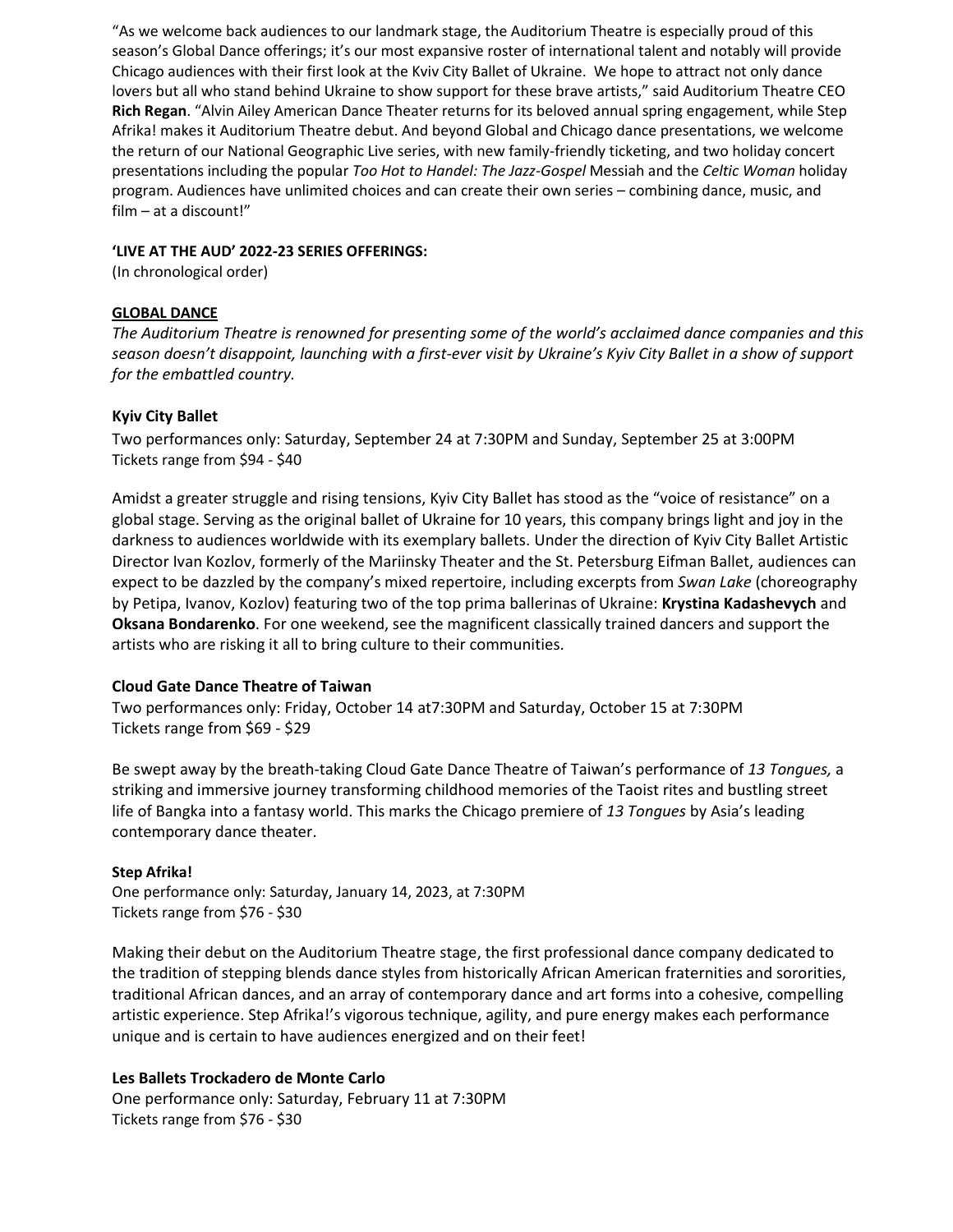Mark Valentine's Day in a lively way as the world's leading all-male ballet company, Les Ballets Trockadero de Monte Carlo, showcases a playful view of traditional ballet in parody form. The 'trocks' through the years have become an international treasure with their comic approach and the astounding way that men can, indeed, dance *en pointe*.

#### **Alvin Ailey American Dance Theater**

Six performances: Wednesday, Thursday and Friday, March 8-10 at 7:30PM; Saturday, March 11 at 2PM and 8PM; and Sunday, March 12 at 3PM Tickets range from \$120 - \$38

For over 60 years, Ailey has been "doing what few major dance organizations do: It is keeping pace with the times, and the conversation" (*The Washington Post*). The ground-breaking, forward-thinking company has a 50-year long history with the Auditorium and will be returning for its much-anticipated annual visit with programs new and classic, each concluding with founder Alvin Ailey's masterpiece *Revelations*.

#### **American Ballet Theatre**

Three performances only: Friday and Saturday, April 14 and 15 at 7:30PM; and Sunday, April 16 at 2PM Tickets range from \$146 - \$40

The internationally renowned American Ballet Theatre presents a dazzling mixed-rep program featuring some of its most exciting contemporary masterpieces. Audiences will experience the beauty of storytelling through this perfect fusion of music, movement, and drama performed by the company's much-followed principal dancers.

# **CHICAGO DANCE**

*Formerly Made in Chicago, the* Chicago Dance *series presents some of Chicago's top homegrown companies in one-night-only engagements; new for 2022-23 is Prelude, in which an emerging local dance company opens each night's program. Those companies will be announced soon.* 

# **Ensemble Español Spanish Dance Theater**

One performance only: Saturday, October 1 at 7:30PM Tickets range from \$69 - \$25

Ensemble Español Spanish Dance Theater kicks off its 46th season with a return to the Auditorium Theatre. The spirit of España will come alive with passionate dancers, live flamenco music, and vibrant costumes; audiences will be stomping their feet and feeling the heat all night long.

#### **Deeply Rooted Dance Theater**

One performance only: Saturday, November 5 at 7:30PM Tickets range from \$69 - \$25

Deeply Rooted Dance Theater reimagines and diversifies the aesthetics of contemporary dance by uniting modern, classical, American, and African American traditions in dance and storytelling. Deeply Rooted collaborates with nationally renowned choreographers, across the spectrum of modern, ballet, and African dance, to reflect contemporary voices.

#### **Trinity Irish Dance Company and M.A.D.D. Rhythms with special guest, Dorrance Dance**

One performance only: Saturday, April 22 at 7:30PM Tickets range from \$69 - \$25

Three masters of rhythm take the stage for a percussive evening full of spirit. Trinity Irish Dance Company expands and elevates the traditional form of Irish dance through an innovative vision of what the dance form can be. M.A.D.D. Rhythms is comprised of astounding young, versatile tap dancers from all over Chicago that spread love, joy, and positivity through the form of tap. Special guest, New York-based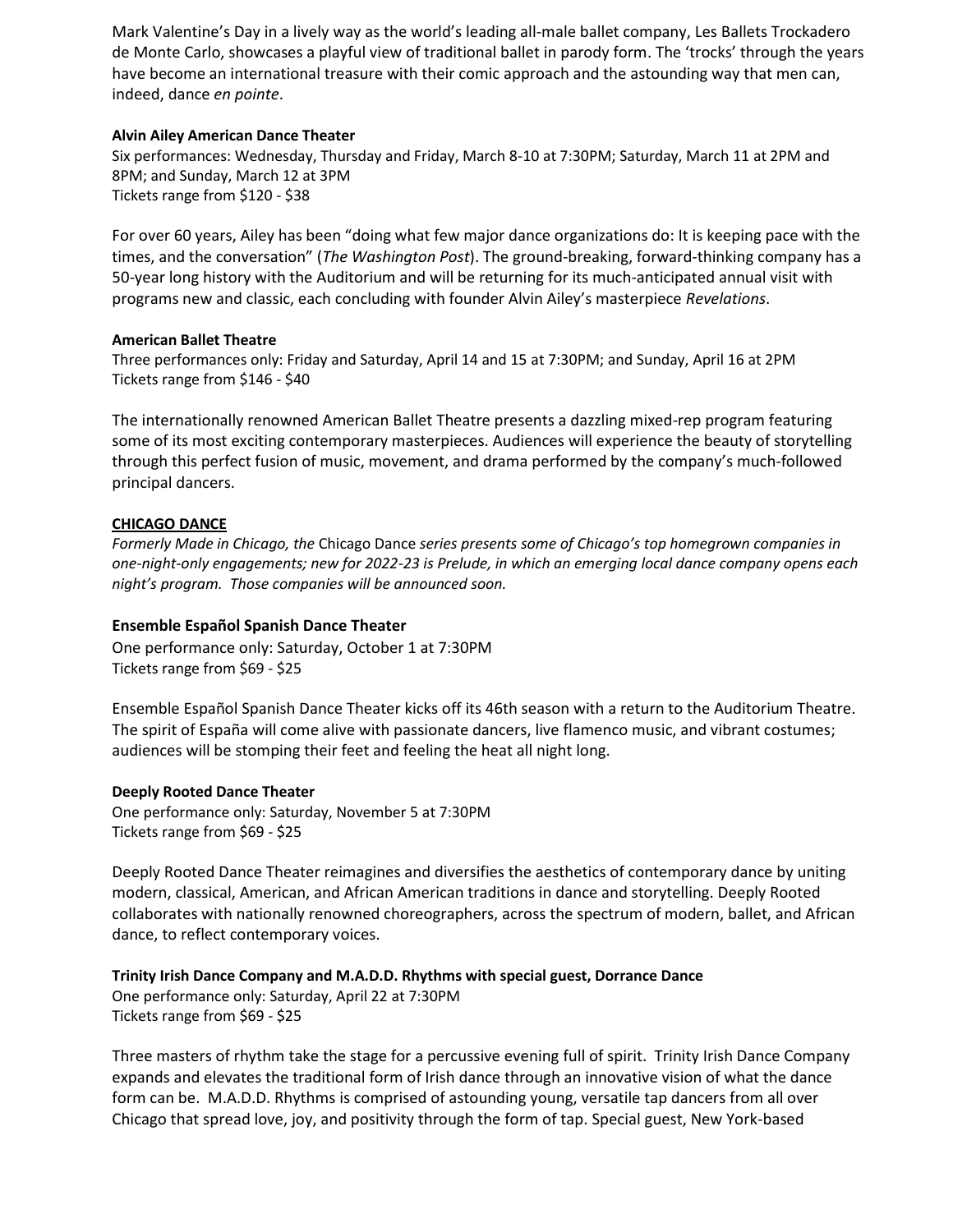Dorrance Dance, is an award-winning tap dance company with a deep dedication to tap dance, its traditions, and its possibilities.

### **Giordance Dance Chicago**

One performance only: Saturday, June 10 at 7:30PM Tickets range from \$69 - \$25

Celebrating its 60th anniversary, Giordano Dance Chicago and its rousing, energetic, and innovating stylings redefine the very meaning of jazz. Expect both new works and audience classics from one of the longestrunning jazz dance companies in the world.

# **NATIONAL GEOGRAPHIC LIVE**

National Geographic Live *is a series of informative, entertaining, and awe-inspiring multi-media events featuring expert speakers addressing global issues. New lower single ticket prices encourage family attendance.* 

# *Greenwood: A Century of Resilience*

Sunday, January 29, 2023, at 2PM Tickets are priced at \$48 and \$25

A native of Tulsa, Oklahoma, archaeologist **Alicia Odewale** is uncovering stories of resilience in the hundred years since the attack on Black Wall Street. Considered one of the worst episodes of racial violence committed against Black people in American history, the Tulsa Race Massacre left a devastating toll on generations of survivors and their descendants and impacted the very footprint of the district itself. See how archaeology can be used as a tool for recovering lost stories, reclaiming a narrative, and pursuing restorative justice.

# *How to Clone a Mammoth*

Sunday, March 26 at 2PM Tickets are priced at \$48 and \$25

Emerging Explorer **Beth Shapiro** is investigating the intriguing possibility of bringing back to life extinct species, like mammoths and passenger pigeons. From deciding which species should be restored to anticipating how revived populations might be overseen in the wild, the technical challenges and ethical considerations of de-extinction are substantial. Join Shapiro for a vivid exploration into the extraordinary cutting-edge—and controversial—science that is being used today to resurrect the past.

# *Coral Kingdom and Empires of Ice*

Sunday, April 30 at 2PM Tickets are priced at \$48 and \$25

Audiences are invited to explore rarely seen undersea worlds with two National Geographic photographers creating a visual voice for the world's oceans. Join underwater photography legend **David Doubilet** and photojournalist **Jennifer Hayes** to explore the rich and diverse waters of Kim be Bay, Papua New Guinea, part of the "coral triangle." Dive into the world beneath the Antarctic ice, then north to the Gulf of St. Lawrence to see whales, wolfish and harp seals. Together, they'll go beyond the published stories to share the reality of "behind-the-camera" adventures.

# **HOLIDAY CONCERT SPECIALS**

*A pair of holiday music concerts in December ring in the season, including the return of the popular annual* Too Hot to Handel *offering.* 

# *Too Hot to Handel: The Jazz-Gospel* **Messiah**

Two performances only: Saturday, December 3 at 7:30PM and Sunday, Dec. 4 at 3PM Tickets range from \$68 - \$28